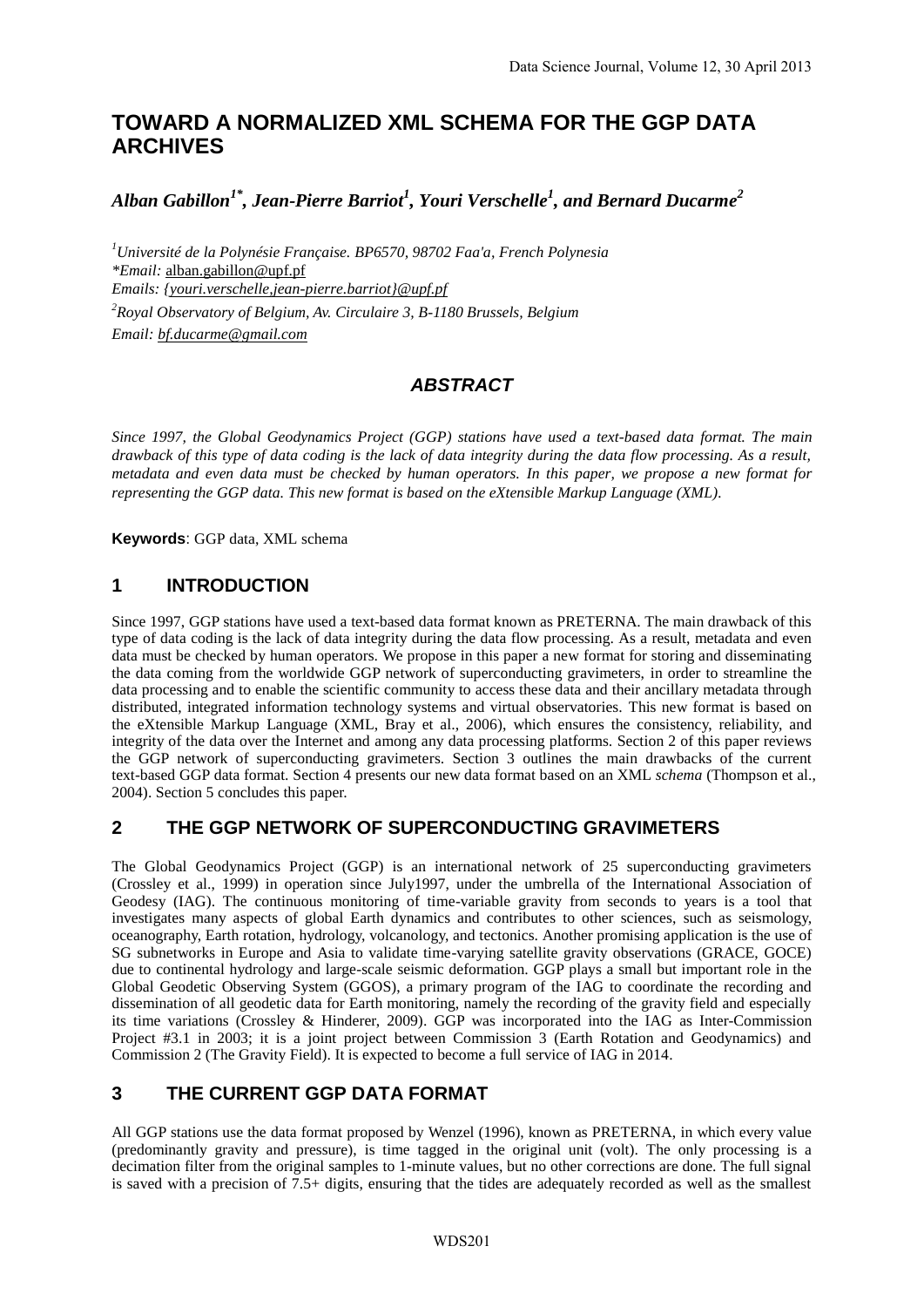tidal waves. A full discussion of data treatment is given in Hinderer et al. (2007). Users should realize that gaps, spikes, and offsets still have to be treated if a clean continuous time series is required or otherwise avoided if the series is processed as non-contiguous blocks. These 1-minute raw data files are stored at GFZ Potsdam [\(http://isdc.gfz-potsdam.de/](http://isdc.gfz-potsdam.de/)). The International Center for Earth Tides, a service of IAG, provides corrected minute data (i.e., manually cleaned for gaps, spikes, and offsets) on their website [\(http://www.bim-icet.org/](http://www.bim-icet.org/)), but this treatment is designed for tidal analysis and may not be suitable for all purposes, especially long period studies. A GGP 1-minute file is a column-driven file made up of 2 sections, each section being subdivided into 3 parts:

#### 1. The header

- 1.1 first ten required lines (ancillary information about the GGP station and instrument)
- 1.2 optional text lines inserted by SG group (free comments)
- 1.3 two required text lines

2. The data

- 2.1 one required introductory line
- 2.2 lines of time-tagged gravity and pressure data
- 2.3 last required termination line

An example of a data file is given in Table 1, and the complete data format descriptor (last updated 10 December 2008) is available for download at [http://www.eas.slu.edu/GGP/ggpnews19a.pdf.](http://www.eas.slu.edu/GGP/ggpnews19a.pdf) This format, in use since 1997, is based on Hollerith punched cards style formats, as FORTRAN character fields (A descriptor), integer fields (I descriptor), and float fields (F descriptor). The main drawbacks of this type of data coding are the lack of data integrity during the data flow processing, as described [http://www.eas.slu.edu/GGP/ggpnews5.pdf,](http://www.eas.slu.edu/GGP/ggpnews5.pdf) and the lack of a strict enforcement of data field lengths. As a result, metadata and even data must be checked by human operators. Moreover, this data format includes text-based tags like 77777777 or 99999999 without implicit semantics.

#### **Table 1.** Current GGP data format

```
Filename : H2050300.GGP
Station : Bad Homburg, Germany
Instrument : GWR CD030 U
Time Delay (sec) : 45.0 2.0 estimated
N Latitude (deg) : 50.2285 0.0001 measured
E Longitude (deg) : 8.6113 0.0001 measured
Elevation MSL (m) : 190.0000 0.1000 measured
Gravity Cal (uGal/V): -67.92 0.02 measured<br>Pressure Cal (hPa/V): 1.0 0.001 nominal
Pressure Cal (hPa/V): 1.0Author : P. Wolf (peter.wolf@bkg.bund.de)
yyyymmdd hhmmss gravity(V) pressure(V)
C***********************************************************
77777777 0.0 0.0
20050301 000000 -0.504559 993.78749
20050301 000100 -0.502637 993.79867
20050301 000200 -0.500711 993.81193
..
20050320 042800 -1.1410631001.19516
20050320 042900 -1.1415471001.19009
20050320 043000 -1.1420611001.18142
99999999
77777777 0.0 0.0
20050320 161100 -0.151548 998.28556
20050320 161200 -0.146616 998.29147
20050320 161300 -0.141674 998.30143
..
20050331 235700 -0.8851071004.02740
20050331 235800 -0.8876941004.03534
20050331 235900 -0.8902831004.04113
99999999
```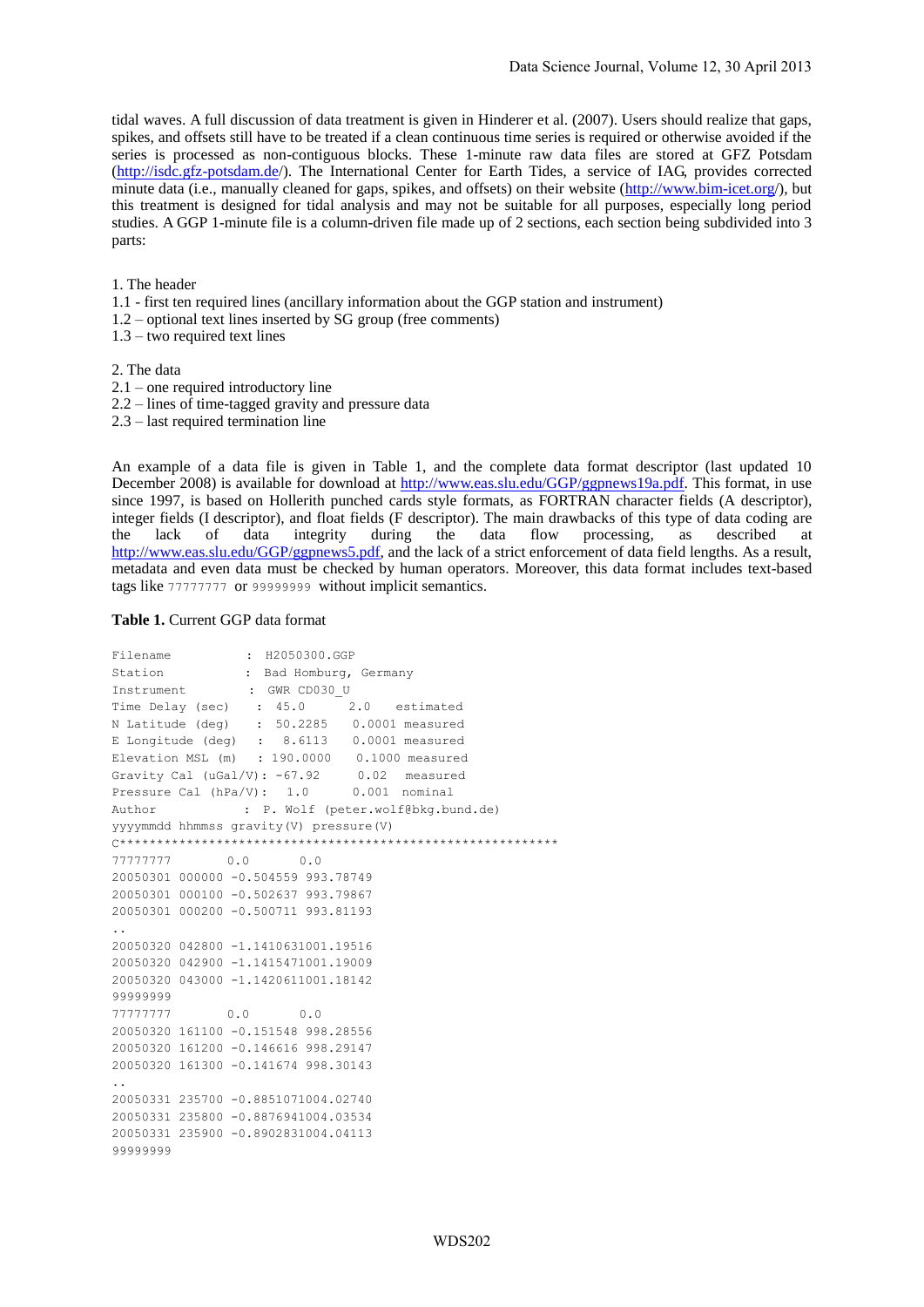## **4 THE NEW XML DATA FORMAT**

Writing GGP files in XML has several advantages:

- XML is a markup language. Data fields are clearly separated by *tags.*
- Because tags are user-defined (XML is not restricted to a predefined limited set of tags like HTML), tags convey semantics specific to the application domain.
- XML files can be automatically analyzed for data treatment/presentation with an XML *parser*.
- An XML file can be checked against an XML schema. An XML schema is a special XML file that specifies a vocabulary identified by a *namespace* (Bray et al., 2006) and some grammatical rules. An XML file that respects the rules dictated by a particular XML schema is said to be *valid*. Checking the validity of an XML file is an *automated* process.

In this section, our objective is to propose an *XML GGP schema*. Our XML GGP schema defines the legal building blocks of the XML GGP files. Our XML GGP schema defines its own namespace identified by the GGP web page URL: [http://www.eas.slu.edu/GGP/ggphome.html.](http://www.eas.slu.edu/GGP/ggphome.html) The schema itself can be accessed at the following URL[: http://pages.upf.pf/Alban.Gabillon/ggp/ggp.html](http://pages.upf.pf/Alban.Gabillon/ggp/ggp.html)**.**

Our schema is described in Table 2. Regarding this description we can make the following comments:

- Our schema is a preliminary version of what should become a normalized XML GGP schema officially approved by the IAG.
- Sample GGP files can be validated online by using the W3C validation service: [http://validator.w3.org/.](http://validator.w3.org/)
- Our schema uses the standardized W3C built-in data types (Biron & Malhotra, 2004).
- We are planning to improve our schema by referring to already official schemas and vocabularies defined by international organizations such as the Open Geospatial Consortium (OGC) [\(http://www.opengeospatial.org\)](http://www.opengeospatial.org/). Such already existing vocabularies can be used to define concepts such as latitude, longitude, etc.
- We are also planning to refer to the Sensor Model Language (SensorML) that provides standard models and an XML encoding for describing the process of measurement by sensors and instructions for deriving higher-level information from observations (Botts & Robin, 2007).
- Checking the validity of a time series and its associated metadata can be done statically from the corresponding XML GGP file. It can also be done dynamically during the data flow processing.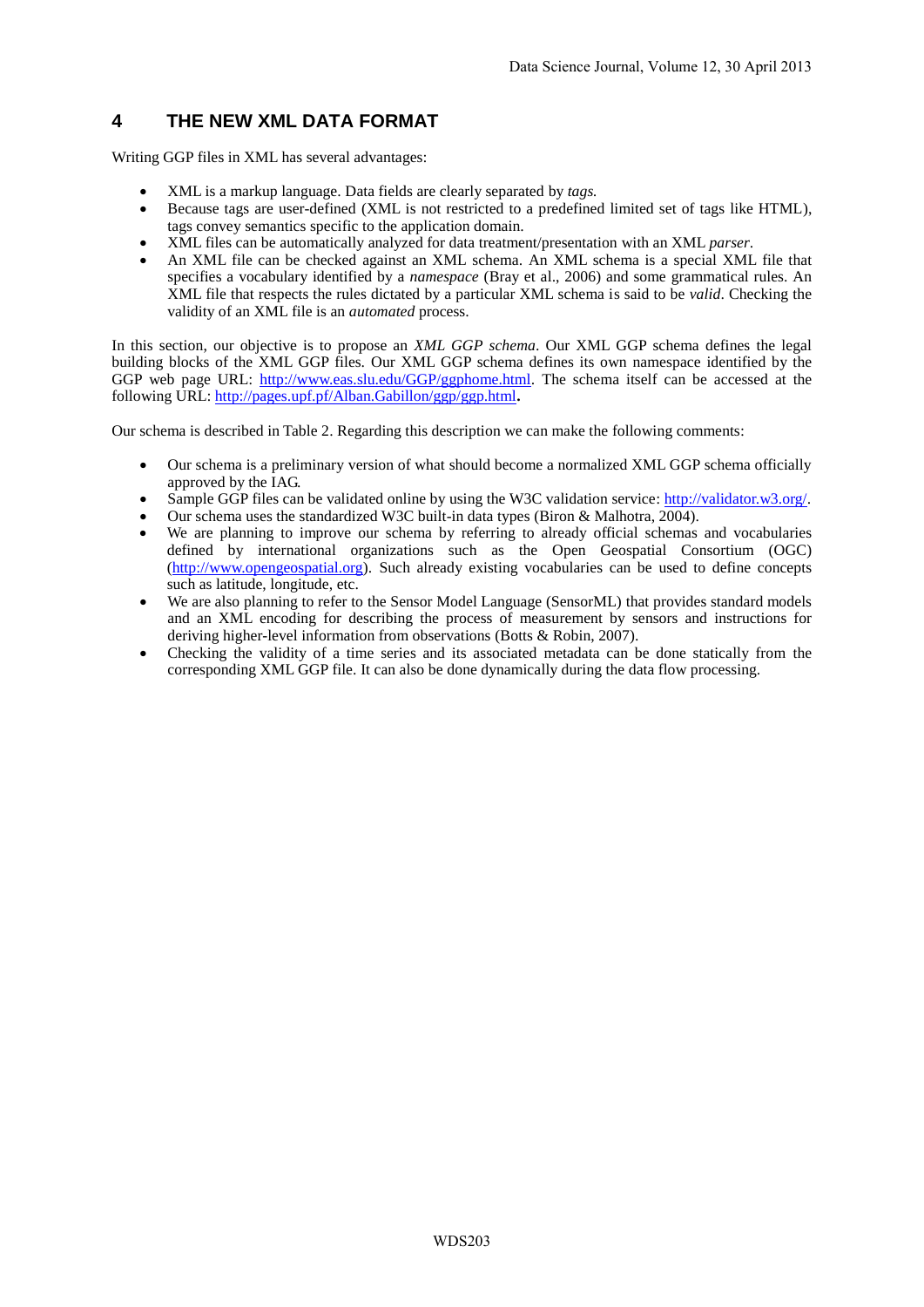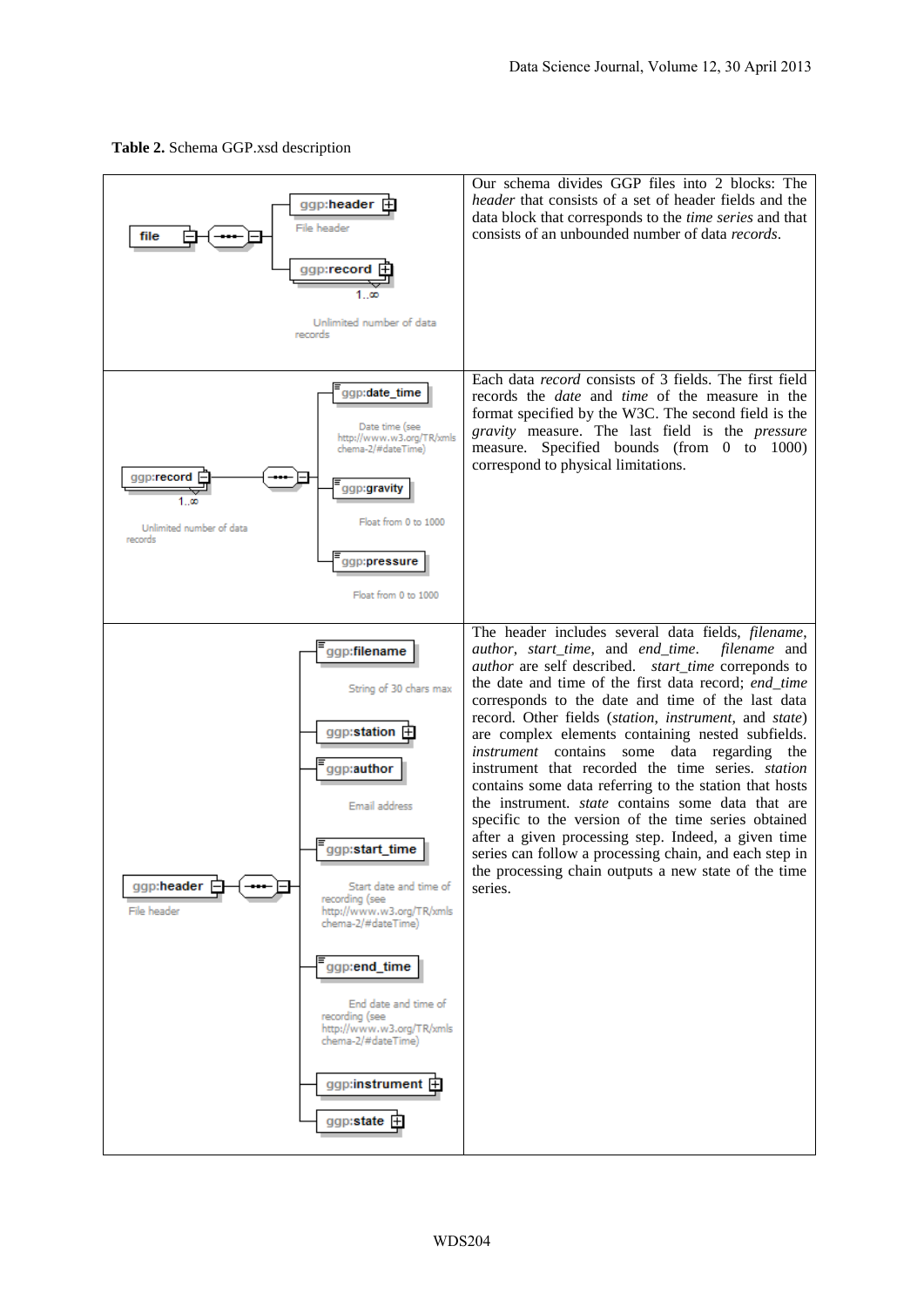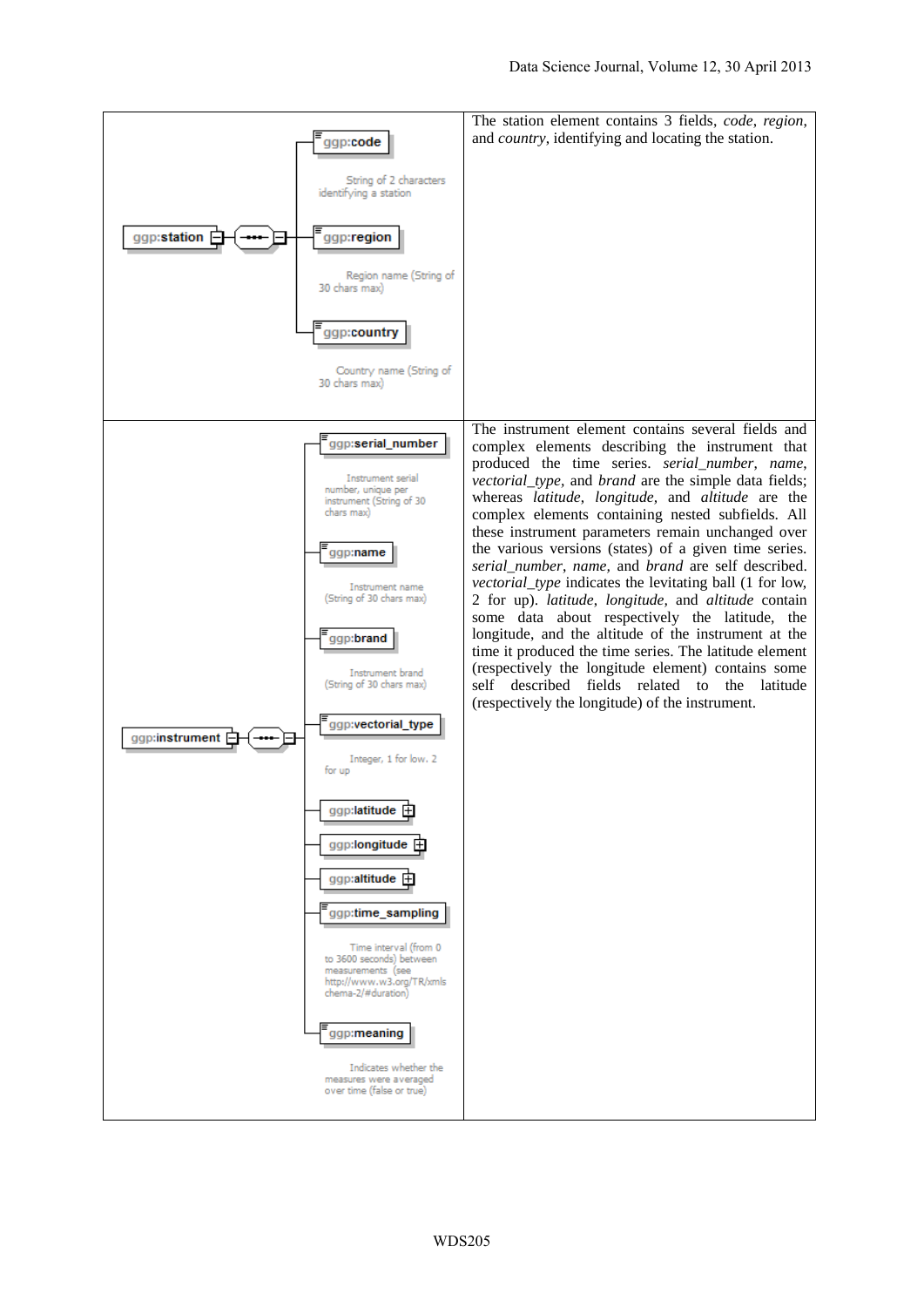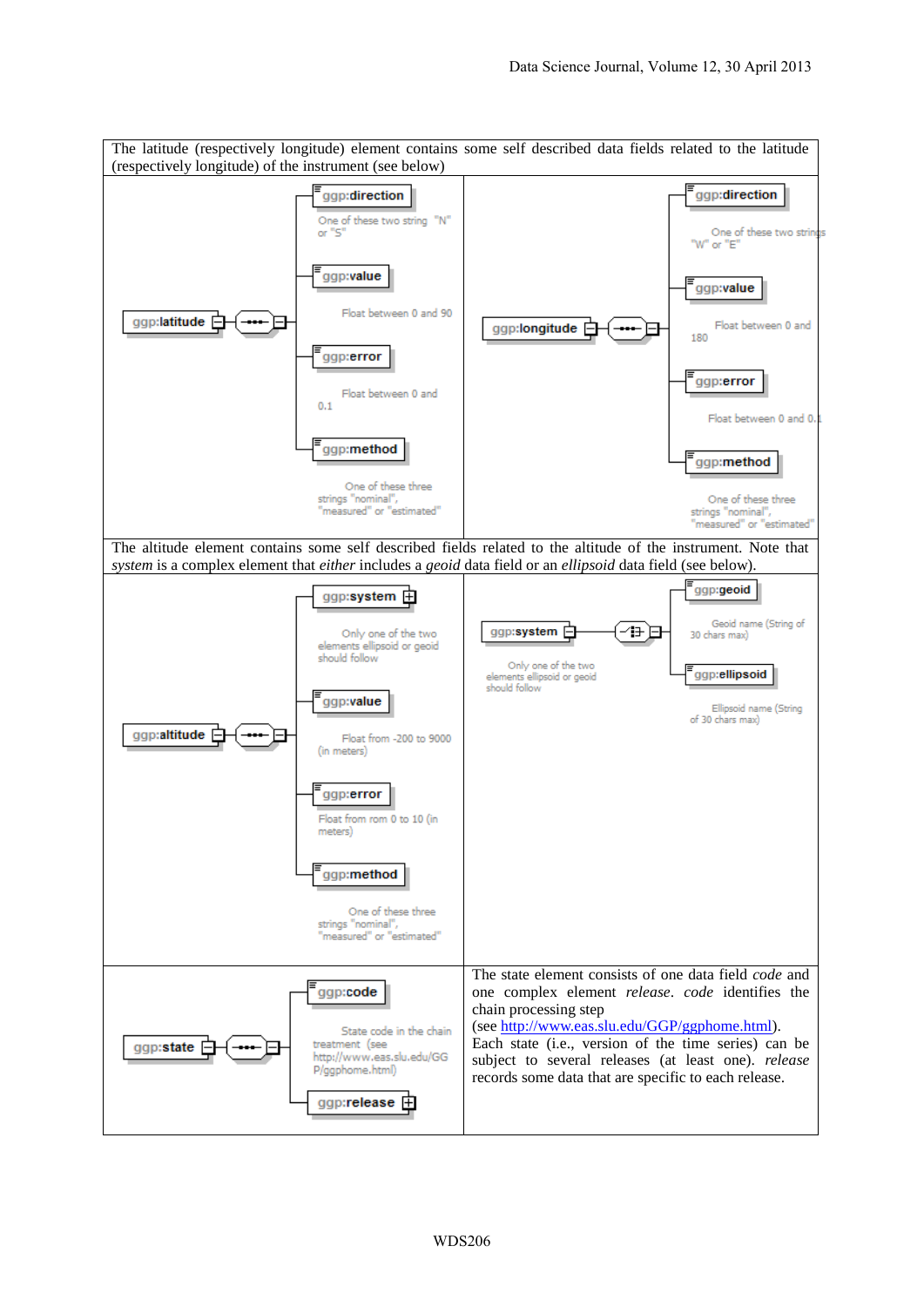